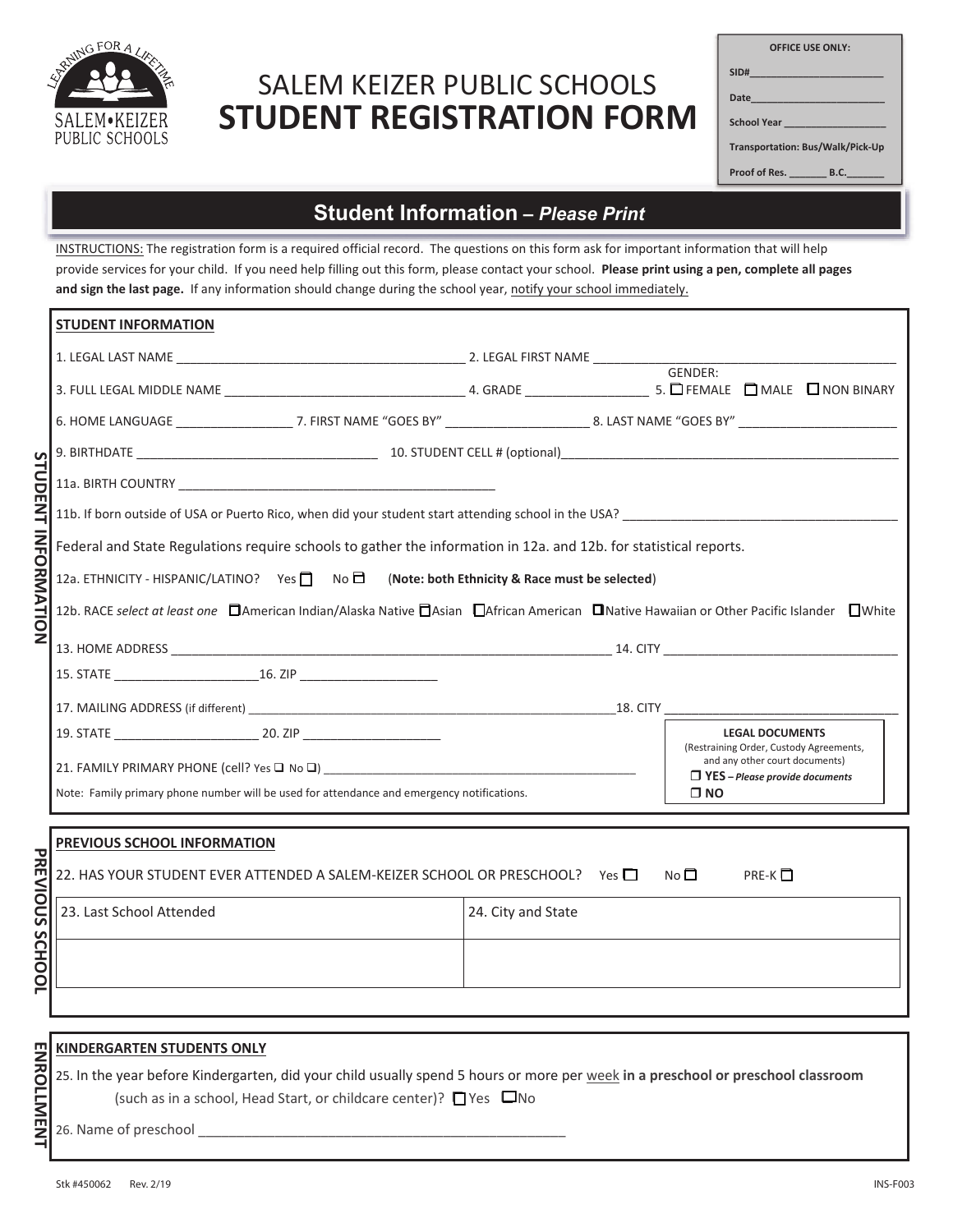|                             | PARENT/GUARDIAN INFORMATION-Contact phone numbers and email addresses will be used to distribute important information.                                                                                                                                 |                  |                                                        |  |
|-----------------------------|---------------------------------------------------------------------------------------------------------------------------------------------------------------------------------------------------------------------------------------------------------|------------------|--------------------------------------------------------|--|
|                             | <b>PARENT/GUARDIAN:</b> 27. LIVING WITH STUDENT: $Y \Box \lor \Box$ (If no, provide mailing address on #31; check if you want copy of correspondence $\Box$ )                                                                                           |                  |                                                        |  |
|                             | 28. $\Box$ <b>MOTHER</b><br><b>UFATHER</b>                                                                                                                                                                                                              | □GUARDIAN        | <b>OOTHER:</b> _________________________________       |  |
|                             |                                                                                                                                                                                                                                                         |                  |                                                        |  |
|                             |                                                                                                                                                                                                                                                         |                  |                                                        |  |
|                             |                                                                                                                                                                                                                                                         |                  |                                                        |  |
|                             |                                                                                                                                                                                                                                                         |                  |                                                        |  |
| PARENT/GUARDIAN INFORMATION | 38. MILITARY STATUS: Active? Yes $\Box$ No $\Box$ Reserve? Yes $\Box$ No $\Box$                                                                                                                                                                         |                  |                                                        |  |
|                             |                                                                                                                                                                                                                                                         |                  |                                                        |  |
|                             |                                                                                                                                                                                                                                                         |                  |                                                        |  |
|                             | 43. Interested in volunteering? Yes $\Box$ No $\Box$ 44. Contact allowed with student? Yes $\Box$ No $\Box$                                                                                                                                             |                  |                                                        |  |
|                             | 45. Has custody of student? Yes $\Box$ No $\Box$ 46. Permission to pick up? Yes $\Box$ No $\Box$                                                                                                                                                        |                  |                                                        |  |
|                             | <b>PARENT/GUARDIAN:</b> 47. LIVING WITH STUDENT: $Y \Box N \Box$ (If no, provide mailing address on #51; check if you want copy of correspondence $\Box$ )                                                                                              |                  |                                                        |  |
|                             | 48. MOTHER<br>$\Box$ FATHER                                                                                                                                                                                                                             | <b>COUARDIAN</b> |                                                        |  |
|                             |                                                                                                                                                                                                                                                         |                  |                                                        |  |
|                             |                                                                                                                                                                                                                                                         |                  |                                                        |  |
|                             |                                                                                                                                                                                                                                                         |                  |                                                        |  |
|                             |                                                                                                                                                                                                                                                         |                  |                                                        |  |
|                             | 58. MILITARY STATUS: Active? Yes □ No □ Reserve? Yes □ No □                                                                                                                                                                                             |                  |                                                        |  |
|                             |                                                                                                                                                                                                                                                         |                  |                                                        |  |
|                             | 61. SECONDARY PHONE                                                                                                                                                                                                                                     |                  | 62. WORK PHONE                                         |  |
|                             | 63. Interested in Volunteering? Yes $\Box$ No $\Box$                                                                                                                                                                                                    |                  | 64. Contact allowed with student? Yes $\Box$ No $\Box$ |  |
|                             | 65. Has custody of student? Yes $\Box$ No $\Box$                                                                                                                                                                                                        |                  | 66. Permission to pick up? Yes $\Box$ No $\Box$        |  |
|                             | ADDITIONAL EMERGENCY CONTACTS- In an emergency, listed parent/guardian(s) in the prior section will be called first. By listing names in this                                                                                                           |                  |                                                        |  |
|                             | section as emergency contacts, you are authorizing these people to pick up your child at school if you cannot be reached. Please list at least two<br>people, 18 years or older, which are not listed in the parent/guardian Information section above. |                  |                                                        |  |
|                             |                                                                                                                                                                                                                                                         |                  |                                                        |  |
|                             |                                                                                                                                                                                                                                                         |                  |                                                        |  |
|                             |                                                                                                                                                                                                                                                         |                  |                                                        |  |
|                             |                                                                                                                                                                                                                                                         |                  |                                                        |  |
| <b>EMERGENCY CONTACTS</b>   | 74. PRIMARY PHONE _______________________75. WORK PHONE _________________________76. ADDITIONAL PHONE _________________________________                                                                                                                 |                  |                                                        |  |
|                             |                                                                                                                                                                                                                                                         |                  |                                                        |  |
|                             |                                                                                                                                                                                                                                                         |                  |                                                        |  |
|                             | 79. PRIMARY PHONE _______________________80. WORK PHONE _____________________________81. ADDITIONAL PHONE _____________________________                                                                                                                 |                  |                                                        |  |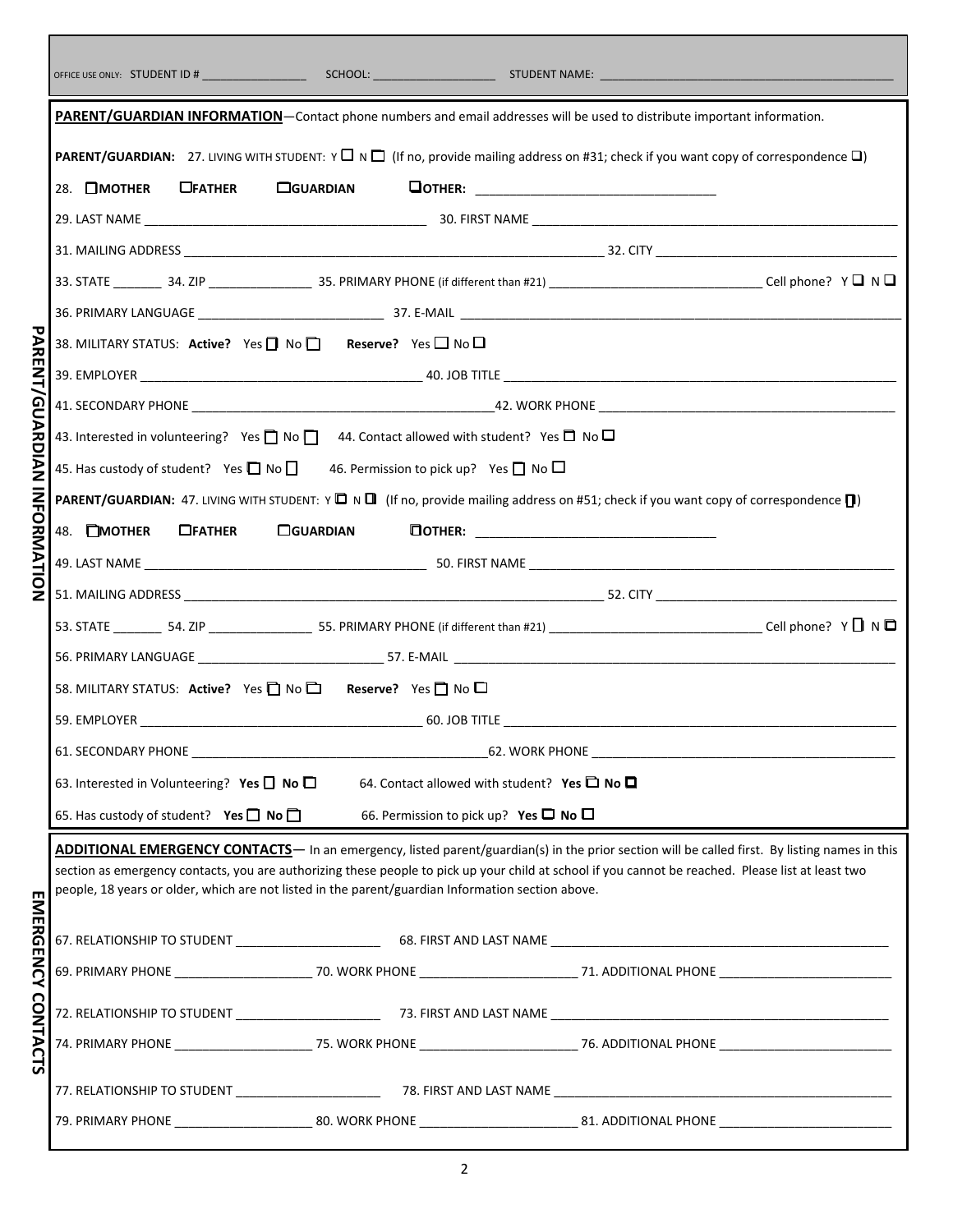|     | SIBLINGS- Please list student's sibling(s) currently attending a Salem Keizer school.                                                                                                                                                                                                  |                            |
|-----|----------------------------------------------------------------------------------------------------------------------------------------------------------------------------------------------------------------------------------------------------------------------------------------|----------------------------|
|     |                                                                                                                                                                                                                                                                                        |                            |
|     |                                                                                                                                                                                                                                                                                        |                            |
|     |                                                                                                                                                                                                                                                                                        |                            |
| ດ   |                                                                                                                                                                                                                                                                                        |                            |
|     |                                                                                                                                                                                                                                                                                        |                            |
|     |                                                                                                                                                                                                                                                                                        |                            |
|     |                                                                                                                                                                                                                                                                                        |                            |
|     | <b>HEALTH</b><br>97. Any health condition that may adversely affect student? (Check "YES" to receive Pupil Medical Record Form) □ Yes □ No<br>98. Is the student covered by health insurance?<br>□ Yes □ No<br>99. Is the student covered by dental insurance?<br>$\Box$ Yes $\Box$ No |                            |
|     | PROGRAM INFORMATION                                                                                                                                                                                                                                                                    |                            |
|     | 100. Does your student have a current Individualized Education Plan (IEP)?                                                                                                                                                                                                             | Yes $\Box$<br>No $\square$ |
|     | 101. Does your student have a current Section 504 Plan? Yes D                                                                                                                                                                                                                          | No <sub>1</sub>            |
| QRA | 102. Is your student in a Talented and Gifted (TAG) program?<br>Yes $\Box$                                                                                                                                                                                                             | $No$ $\Box$                |
|     | 103. Has your student been receiving English Learning services?                                                                                                                                                                                                                        | Yes $\Box$<br>No $\square$ |
|     | 104. Has your family moved, for any period of time, in the last three (3) years to work in agriculture-related work, such as lumber,<br>canneries, farm labor, harvesting, fishing, etc.?<br>Yes $\Box$<br>$N$ o $\P$                                                                  |                            |
|     | PERMISSIONS / AUTHORIZATIONS-For annual notices on Directory Information, Student Records, Military Recruiting and Protection of Student                                                                                                                                               |                            |

Rights, please see the *District Parent and Student Handbook.*

\* Under federal law and school policy, the school district may release the following information without prior parental consent: Student name, participation in officially recognized activities and sports, weight and height of members of athletic teams, degrees, honors, awards received, major field of study, dates of attendance, and the most recent school attended. **If you do not want this information released, please contact your school to submit a written request. This request must be completed each year.** 

\* Student photographs are commonly used in yearbooks, newsletters, websites, and other school-related publications. **If you do not want your student's photograph used or released for these purposes or for news media, please contact your school to submit a written request.** 

\* All students have access to use district-provided email. **If you do not want your student to have access to district-provided email, please contact your school to submit a written denial.**

### **HIGH SCHOOL ONLY**

105. I do not want my student's name, address and phone number released to: ❑ Military Recruiters ❑ College Recruiters Salem-Keizer Public Schools, in compliance with Oregon revised Statute 326.565, has a policy that allows the district to provide, upon request, the names, addresses and phone numbers of high school juniors and seniors to military recruiters, colleges and universities. If you do not want the school district to provide information about your student to either the military or colleges and universities, you have the opportunity to "opt out". In order to do so, you must check one or both of the categories above.